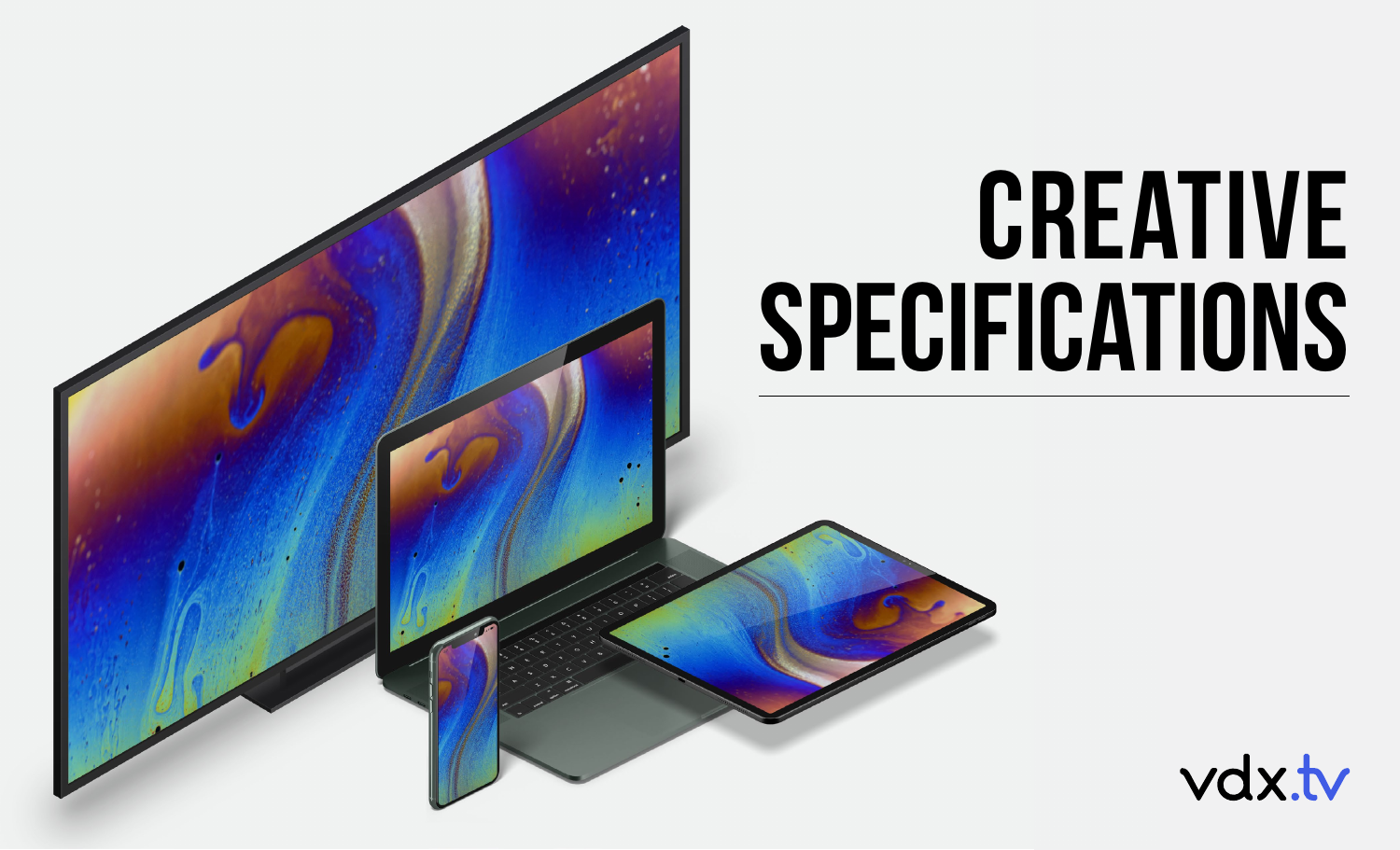## VDX: VIDEO-DRIVEN EXPERIENCES ONE EXPERIENCE, MULTIPLE WAYS TO EXPLORE

VDX ad formats use a standardized template to deliver repeatable scale and performance, while also including flexibility to adapt to the objectives of your campaign strategy.



#### HOW DOES IT WORK?

An initial video teaser with brand logo draws consumer attention and entices the user to interact with the ad. Upon consumer interaction, the teaser transforms into the main unit with a branded canvas, allowing for personalized creative messaging, CTA and other interactive features to drive the brand's objectives. VDX, which is available in OTT, In-stream, In-frame, and Expandable units, includes viewability, anti-fraud capabilities and brand safety mechanisms across different platforms.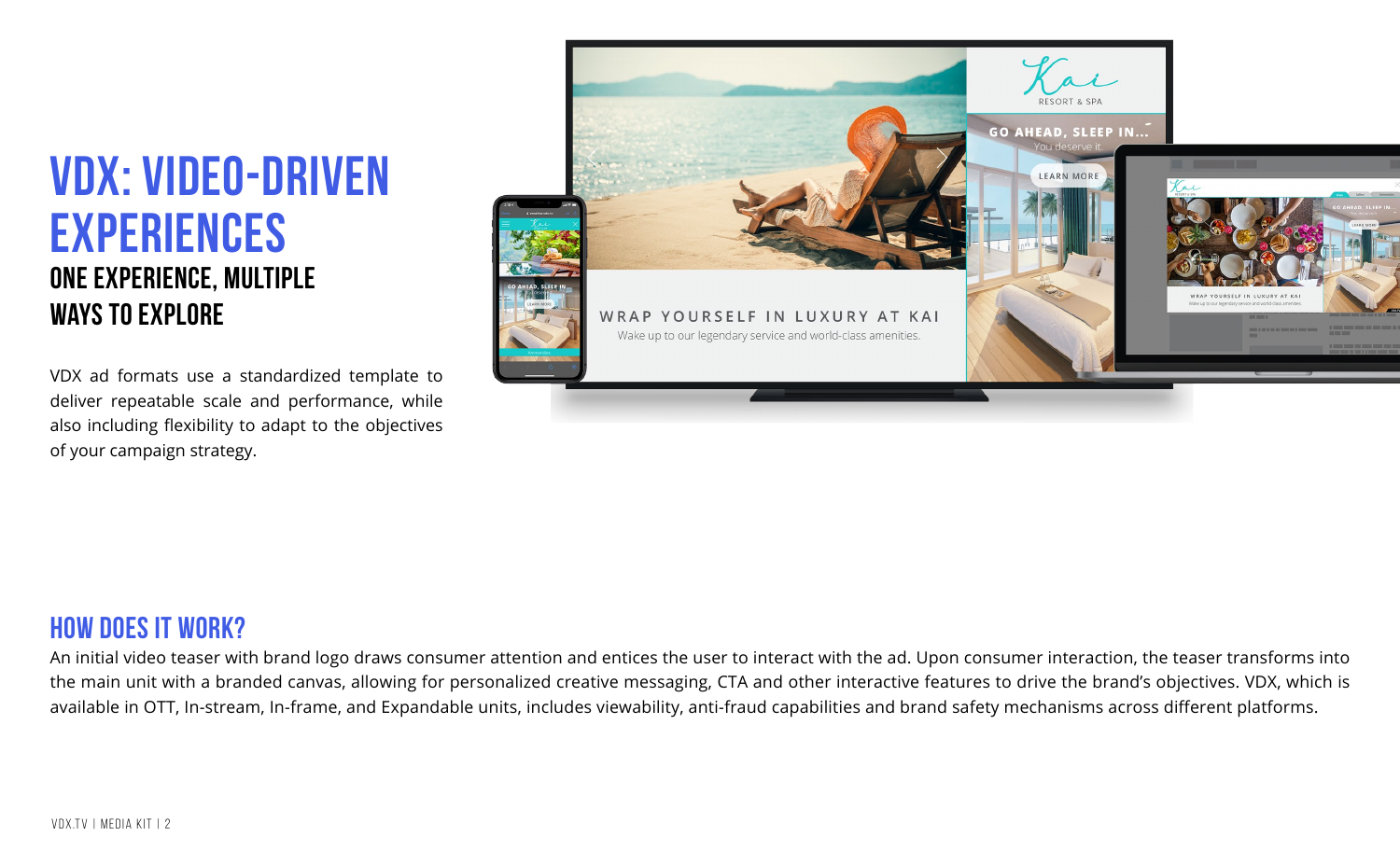# ad sizes across desktop, mobile and CTV

### TV EXPERIENCE:







 $000$ 

#### **IN-FRAME & EXPANDABLE FORMATS**

Connected TV OTT DEVICES

| 000 |  |
|-----|--|
|     |  |
|     |  |
|     |  |
|     |  |

 $\overline{O}$ 

Desktop in-player Mobile in-player



645 x 360 320 x 230

Digital video: IN-READ: IN-PAGE MOBILE:

| <b>STATE OF STATE OF STATE OF STATE OF STATE OF STATE OF STATE OF STATE OF STATE OF STATE OF STATE OF STATE OF S</b> |  |
|----------------------------------------------------------------------------------------------------------------------|--|
|                                                                                                                      |  |
|                                                                                                                      |  |
|                                                                                                                      |  |



| Ï |
|---|
|   |
|   |
|   |
| Э |
|   |

300 x 250 300 x 600 320 x 50

**IN-FR AME & EXPANDABLE FORMATS**

### IN-PAGE DESKTOP: